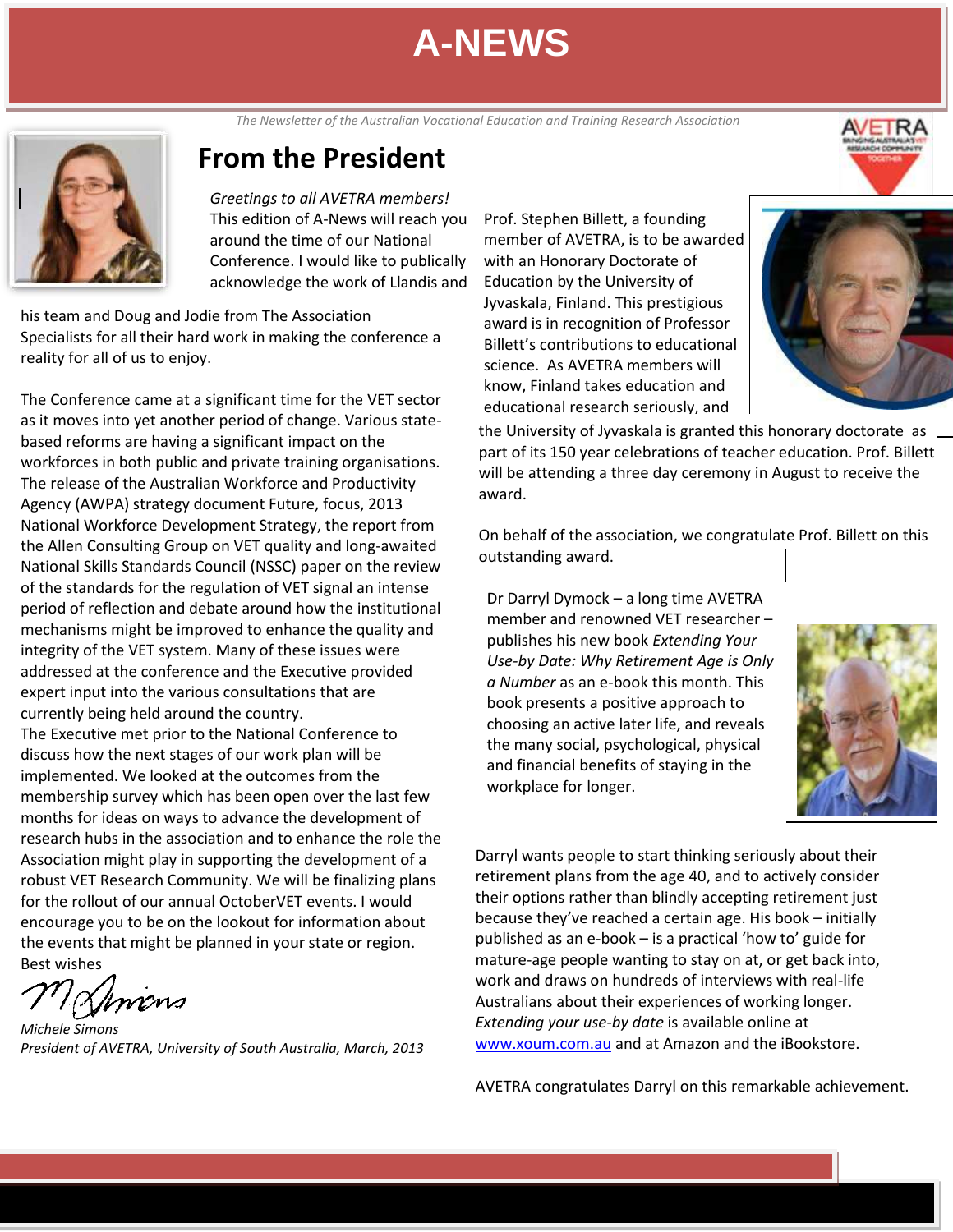# **2013 AVETRA CONFERENCE**

Fremantle welcomed nearly 150 AVETRA delegates, with several from other countries, to a hot Western Australia to enjoy extended summer weather. The Esplanade Hotel was a central venue at the heart of Fremantle with nearby harbor and cappuccino strip giving us superb conference facilities.

We started at Challenger Institute on the Indian Ocean edge with 8 workshops and then a wonderful Welcome reception as the sun set with ocean views across to Rottnest Island. Liz Harris the CEO told us about the history of Challenger and the recent success as large training provider of the year. The Challenger staff laid on a generous reception that made for a great evening for us and our thanks go to them for their generosity and efficient arrangements.

Day one began with Ben Taylor welcoming us to his country and recanting past stories. Etienne Wenger, so often referenced in AVETRA papers, then explained and developed his theory indicating that our communities of practice are now ringed with social networks and interlinked. The over-choice of knowledge means the challenge for us is the continual negotiation of identity in a confusing landscape.

We ran seven streams of papers throughout the conference with excellent timing by the chairs making for a fluid interchange between rooms. Lunch was highly praised by delegates who struggled up to the afternoon sessions. Colleen Hayward then confronted us with the realities of being an Aboriginal or Torres Strait Islander in Australia. What came through in her passionate and well measured address was the interlocking nature of learning, health and socialization for the development and working patterns of our young indigenous people.

sunset yet again. Mario the nearly marvelous magician made scarves appear from our sleeves and cards change in our hands leaving us baffled over canapés and drinks, while the Jazz band played. The food was sumptuous. The Our day one completed with an AVETRA AGM delivered in efficient style by the President Michele Simons, reflecting on a successful year for the association despite external pressures and changes. We made our way then to the southern Success Harbor and the Fremantle Yacht Club, with views of myriads of boats and a blazing ocean band from the Western Australian Academy of Performing Arts played a feature set for us, and then we were on to the awards recognising the workshop facilitators, and the best paper and new researcher paper. Roger Harris and Steven Hodge won the best Journal article of the year and a well deserving Hugh Guthrie was given the Berwyn Clayton award for services to AVETRA.

Day two started with a wonderful address for Stephen Billett. Beginning with a walk through history and how Aristocrats, Theocrats and Bureaucrats have shaped VET and marginalized the knowledge and skills residual in facilitators, Stephen produced an agenda for change and was immediately requested to run for Ministerial office by the audience. Philipp Gonan took us away to Europe and explained the German and Swizz experience, dissecting what we might take from the system but warning of cultural imperatives. His review was warm, erudite and connected with the Australian experience. Finally, Gavin Moodie presented a model of how VET is shaped byexternal discourses and the interplay between the media, interest groups, committees and policy, indicating how research findings might have an impact on the system. In response Michele Simons, Jane Figgis (journalist), Liz Harris (CEO), and Asrida Upitis (DIISRTE) gave their views on VET futures from Academic, Journalistic, VET leadership and Federal policy perspectives.

We left with an invite for Stephen Billett to be in Queensland in a year's time for AVETRA 17 and the goal of 200 delegates. We departed to disperse to four continents taking many good memories and a strengthened network with us.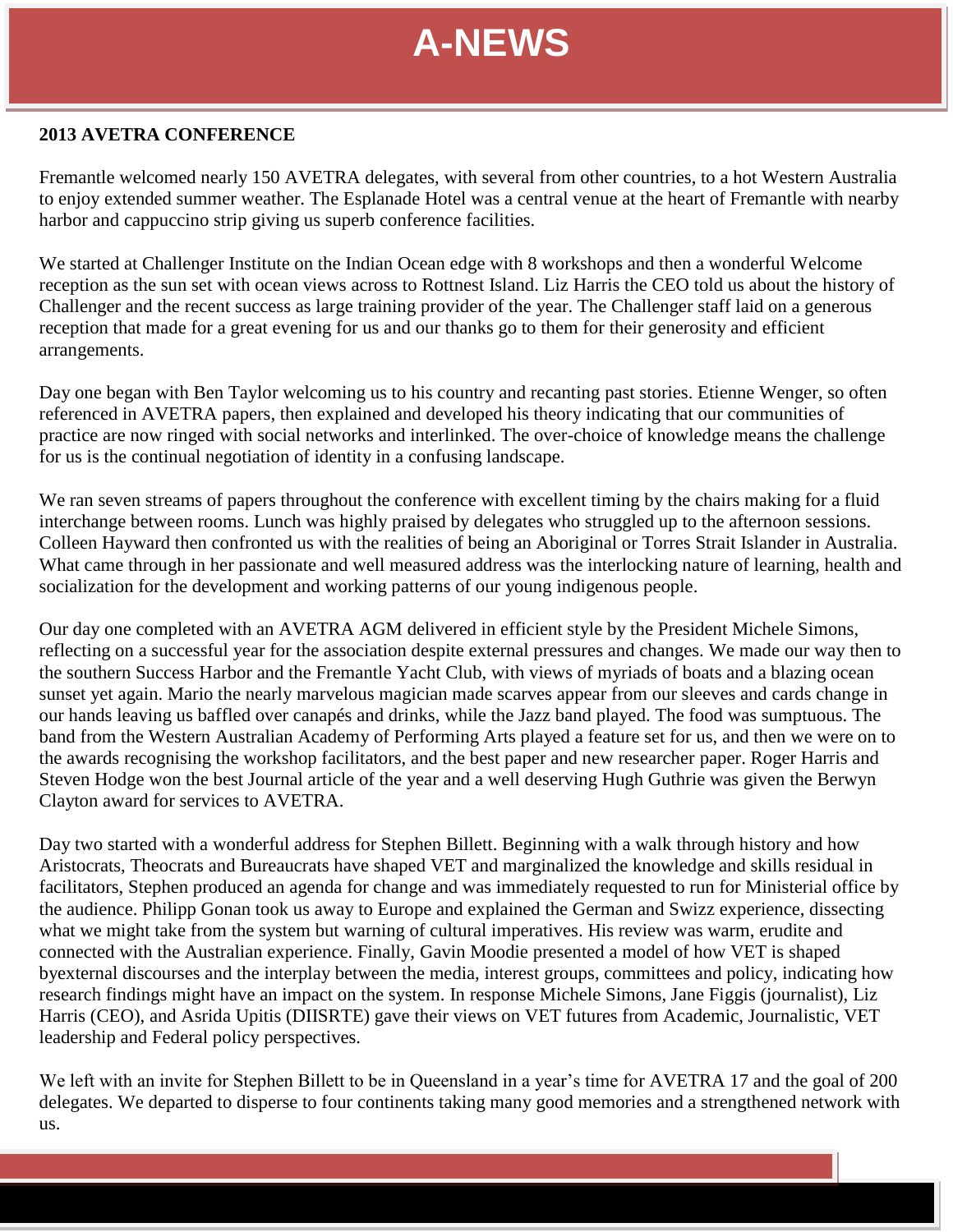# **June 2012 A MINUTE WITH Assoc. Prof. Ruth Wallace, Charles Darwin University**



**I first got interested in VET research** when working with Indigenous people running VET programs in various remote and marginalized communities across northern Australia. I became concerned that needed to learn and share our understandings of the best ways to deliver programs and make delivery successful and sustainable by addressing problems in the educational system that burn out the Indigenous and non –Indigenous educators and learners.

### **Two people who inspired me most to conduct research**

Dr Allan Arnott, The Northern Institute, Charles Darwin University: he challenges me to critique my thinking and the status quo and the accepted ways of working from the evidence base. Kathy Guthadjaka of Gawa, Galiwin'ku has taught me about working across different knowledge systems and the importance of good research to help institutions change and respond to all the communities' needs.

**Methodologies that I have used are** Critical Ethnography, Narrative Enquiry and Participatory Action Research. the education system education system in the profession of the professional design of  $\mu$ 

**The most interesting piece of VET research I conducted was** about understanding learning identities of marginalized regional learners and their implications for educational delivery.

**Currently I am researching** mobile learning using mobile technology and game theory to help us engage diverse learners and lecturers in the new frontier of educational delivery and workforce development.

*Each edition of AVETRA News will feature a special interview with a VET researcher. If you are interested in being featured or you know someone who might – please get in touch with either Sarojni Choy or Sinan Gemici.*

# **Request for Research Proposals**

From April 4-7, 2013, the College of the North Atlantic-Qatar will be hosting a major international conference in Doha, Qatar, entitled **Global Innovators 2013: Leading and Learning in Technical and Vocational Education and Training (TVET).** The goal of our conference is to bring together delegates from around the world who are renowned for excellence in TVET practice and innovation. Participants will experience a novel and pragmatic suite of strategies, techniques, and tools delivered by the world's leading authorities and advocates for technical and vocational education. Distinguished international plenary speakers, high level roundtable discussions on international TVET frameworks, practical workshops, "real-world" skills developers, and a TVET Exhibition are only some of the offerings. Delegates will witness best practices at work in the field and classroom that positively transform the technical and vocational education learning experience, improve student engagement and support the development mandate inherent in global TVET education. The conference will focus around 5 central themes:

- · Leadership and Innovation in TVET
- · Applied Research and TVET
- · Teaching and Learning in TVET
- · Student Counseling in TVET
- · Supporting Learners in TVET

For more details on the Global Innovators 2013 conference, or register online, please visit our conference website a[thttp://www.globalinnovators2013.com.](http://www.globalinnovators2013.com/) For inquiries, please contact the Planning and Programming Co-Chairs Skipp Symes [\(skipp.symes@cna-qatar.edu.qa\)](mailto:skipp.symes@cna-qatar.edu.qa) or Paul MacLeod [\(paul.macleod@cna-qatar.edu.qa\)](mailto:paul.macleod@cna-qatar.edu.qa)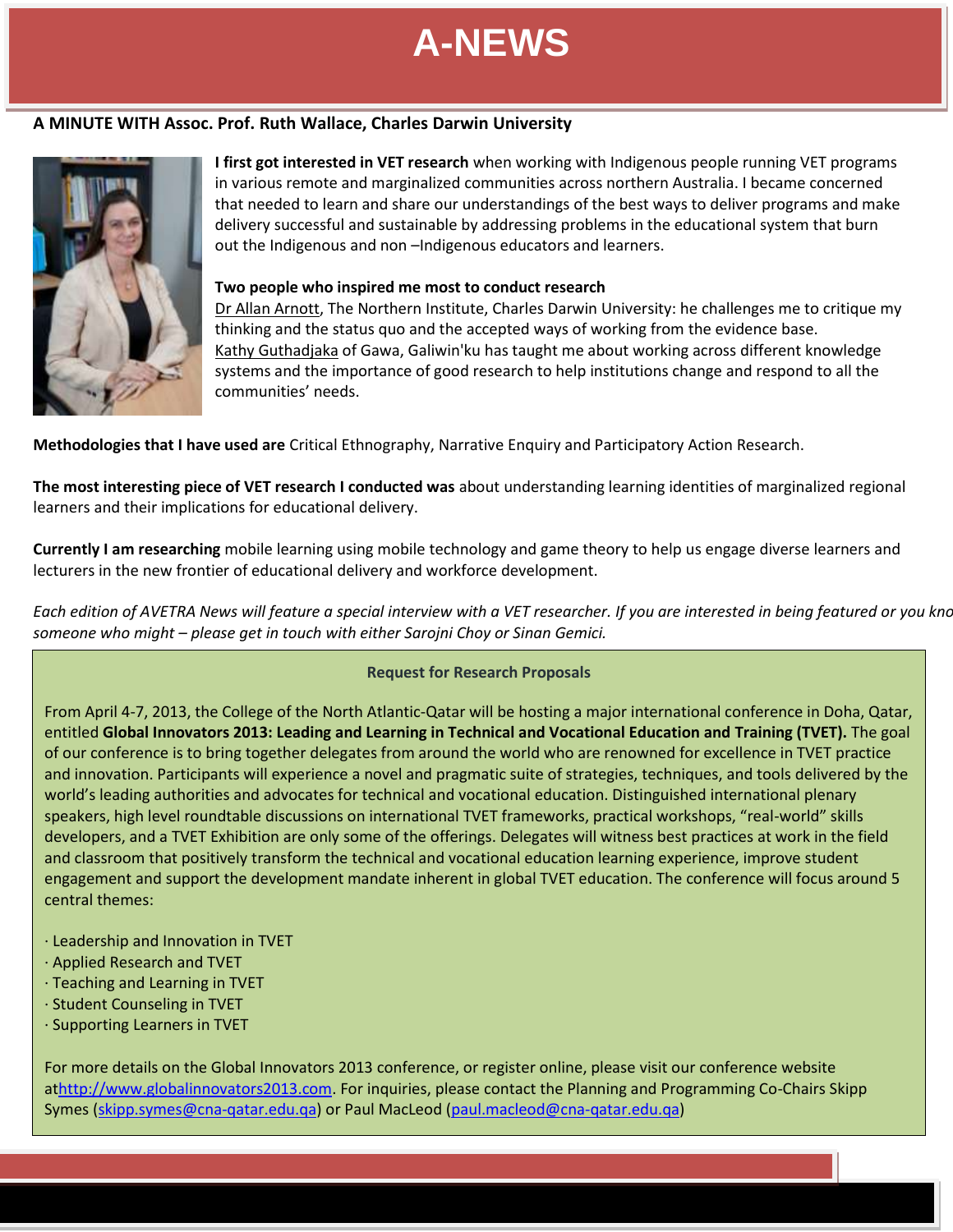

**June 2012**



# **LSAY National Research Forum:** *Are we there yet? Youth transitions in Australia*

Young people in Australia face a complex and challenging future. The Longitudinal Surveys of Australian Youth (LSAY) provides decision-makers with valuable data and research to help understand the challenges for young people as they navigate the road from school to study and work.

Hosted by the National Centre for Vocational Education Research (NCVER), this one-day national forum will present the latest findings from LSAY research with a focus on young people in transition.

## **Key topics include:**

- The impact of schools
- Student aspirations
- Gap years
- Financial wellbeing

Leading researchers, together with key players in youth research, policy and education, will discuss how the LSAY findings support the choices young people make and inform youth transitions policy and practice.

## **When:** Thursday, 11 April 2013

**Where:** Australian National Maritime Museum, Sydney

**Time:**9.30am to 4.00pm (registration opens at 9.00am)

[For more information and to register, please visit the LSAY website.](http://www.lsay.edu.au/newsevents/events.html)

# **Research Learning and Work Centre (RWLC) 8th International Conference on Researching Work and Learning, 19-22 June 2013, University of Stirling, U.K.**

This international conference is concerned with such questions as:

- What knowledge, which actors, and what parts of the environment are most visible?
- What and who remains invisible?
- When do actors become aware of invisible infrastructures?
- And what research methods and analytical approaches can make the invisible visible?

Full details are available at: [www.stir.ac.uk/schools/education/researching-work-and-learning.](http://www.stir.ac.uk/schools/education/researching-work-and-learning) If you have any queries, please contact RWL at[: rwl2013@stir.ac.uk](mailto:rwl2013@stir.ac.uk)

# **Journal of Vocational Education and Training, 10th International Conference.**

The Tenth JVET Conference will be held at Worcester College, Oxford from the 5th to the 7th July 2013. The formal call for papers is at:<http://www.jvetconferences.co.uk/>

# **22nd National Vocational Education and Training Research Conference 'No Frills', Sunshine Coast TAFE, 10-12 July 2013**

Sponsored jointly by NCVER and Sunshine Coast TAFE, this annual conference is considered one of the best value events on the VET research calendar. It aims to bring together those involved or interested in education and training research and with its informal and collegiate atmosphere, it encourages lively exchanges about VET and provides a great opportunity to network. For more information, visit [http://www.ncver.edu.au/newsevents/trconf/trconf22.html.](http://www.ncver.edu.au/newsevents/trconf/trconf22.html)